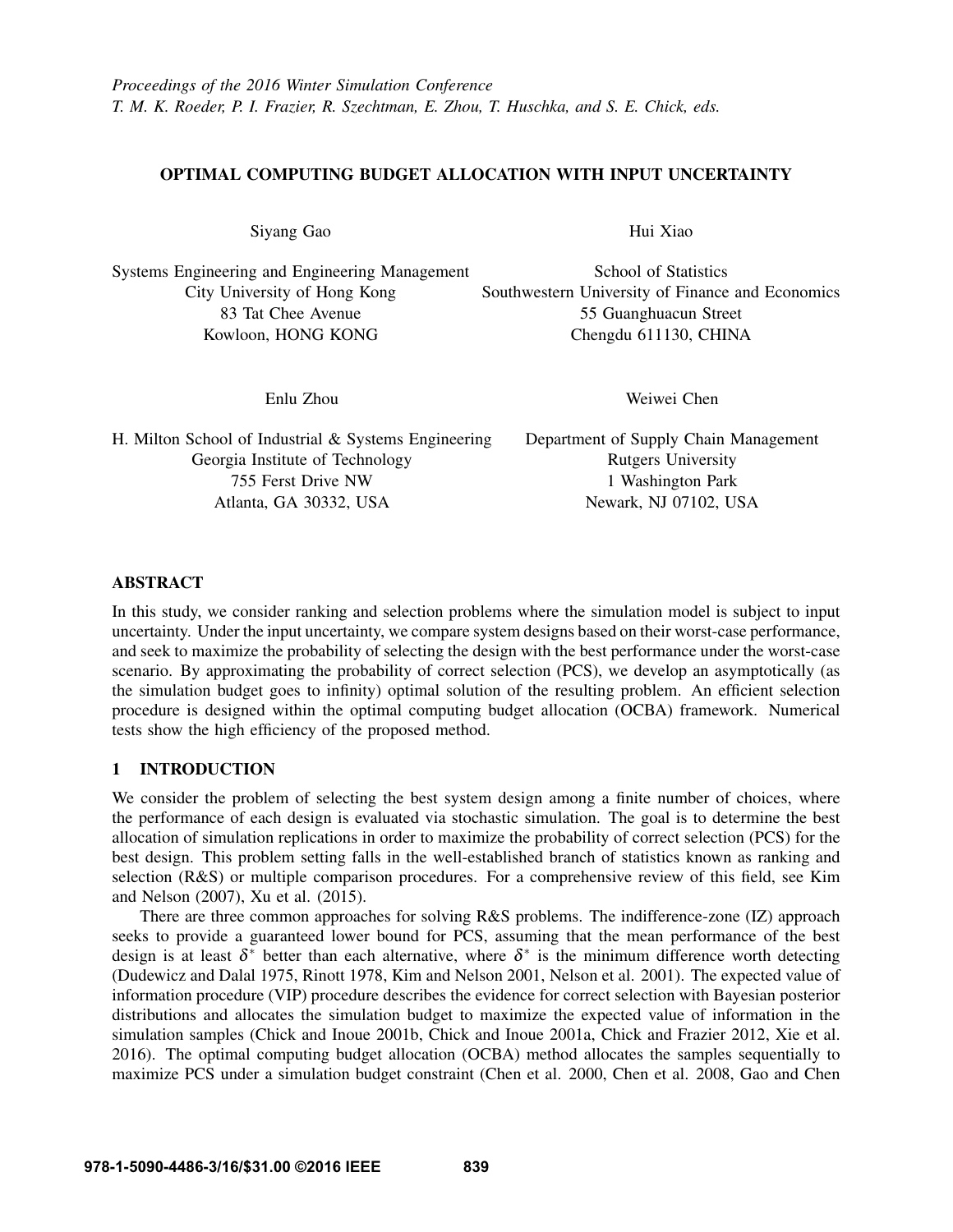2015, Gao and Chen 2016a, Gao and Chen 2016b). The high efficiency of the OCBA approach has been demonstrated in various numerical experiments (Branke et al. 2007, Chen et al. 2014).

Most of the abovementioned R&S procedures implicitly assume that the input distributions and their parameters can be specified accurately for the simulation model. However, in real applications, the input distributions and their parameters are typically unknown and have to be estimated from limited historical data. As a result, there often exists profound input uncertainty for the simulation model, which might (severely) affect the selection for the best design. To address this issue, Corlu and Biller (2013) developed a subset selection procedure that accounts for the input uncertainty. Fan et al. (2013) presented a robust IZ-based R&S formulation that selects the best design with respect to the worst-case performance among a finite collection of possible input models, called *robust selection of the best* (RSB). Song et al. (2015) explored the impact of model risk due to input uncertainty on R&S procedures. This issue is also related to two streams of literature. The first is input uncertainty quantification, which quantifies the impact of input uncertainty on the simulation output (Chick 2006, Barton 2012, Barton et al. 2014). The other is robust optimization (RO) (Delage and Ye 2010, Goh and Sim 2010, Ben-Tal et al. 2013). Different from simulation-based optimization in which targeted problems do not have nice structures to be exploited, RO often requires that the optimization problems are available explicitly in closed form.

To approach R&S problems with input uncertainty, in this study, we assume that each design has a finite number of scenarios, each corresponding to an input distribution. An OCBA-based procedure, called  $OCBA<sub>R</sub>$ , is proposed to maximize the probability of correctly selecting the design with the best performance under the worst-case scenario. Since making decisions based on the worst-case scenario can prevent potential high risk, this setting is preferred by conservative decision makers. According to *OCBAR*, we only need to concentrate our simulation budget on a small fraction of all the scenarios under consideration to improve efficiency. For the special case that each design has only one scenario, *OCBA<sup>R</sup>* reduces to the original OCBA allocation rule derived previously in Chen et al. (2000).

The rest of the paper is organized as follows. Section 2 formulates the R&S problem with input uncertainty. Section 3 derives the asymptotic optimal solution for the problem formulated. Numerical experiments are provided in Section 4, followed by conclusions in Section 5.

#### 2 PROBLEM SETTING

We consider the problem of selecting the best design from a given set of *k* designs. For all the *k* designs, we assume that the set of possible input distributions *U* is identical and contains a finite number *m* of scenarios. We call *U* the *uncertainty set*, which incorporates the uncertainty from both the input distributions and their associated parameters. Note that this assumption is not restrictive for practical purposes. From historical data, we can first identify a number of appropriate input distributions for the simulation model and then discretize the possible ranges of the associated parameters to establish *U*.

Let  $J_{i,j}$ ,  $\sigma_{i,j}^2$  and  $\bar{J}_{i,j}$  be the mean, variance and sample mean for the simulation output of the scenario *j* of design *i*,  $i = 1, 2, ..., k$  and  $j = 1, 2, ..., m$ . *T* is the total simulation budget and  $\alpha_{i,j}$  is the proportion of *T* allocated to scenario *j* of design *i*. The performance of design *i* is represented by the performance of its worstcase scenario, i.e.,  $\max_{j \in \{1,2,\dots,m\}} J_{i,j}$ , and the true best design is  $t = \arg \min_{i \in \{1,2,\dots,k\}} \max_{j \in \{1,2,\dots,m\}} J_{i,j}$ . We assume that for each design  $i \in \{1, 2, ..., k\}$ , there exists scenario  $j_i$  such that  $J_{i,j} > J_{i,j}$  for all  $j \in \{1, 2, ..., m\}$ and  $j \neq j_i$ , and there exists design  $i \in \{1, 2, ..., k\}$  such that  $J_{i,j_i} < J_{i',j_{i'}}$  for all  $i' \in \{1, 2, ..., k\}$  and  $i' \neq i$ . This assumption ensures that the worst-case scenario of each design and the true best design are uniquely defined. In order to make the derivation more tractable, we further assume that the simulation output samples for each scenario are normally distributed for all the designs and are independent from replication to replication and across different designs and scenarios.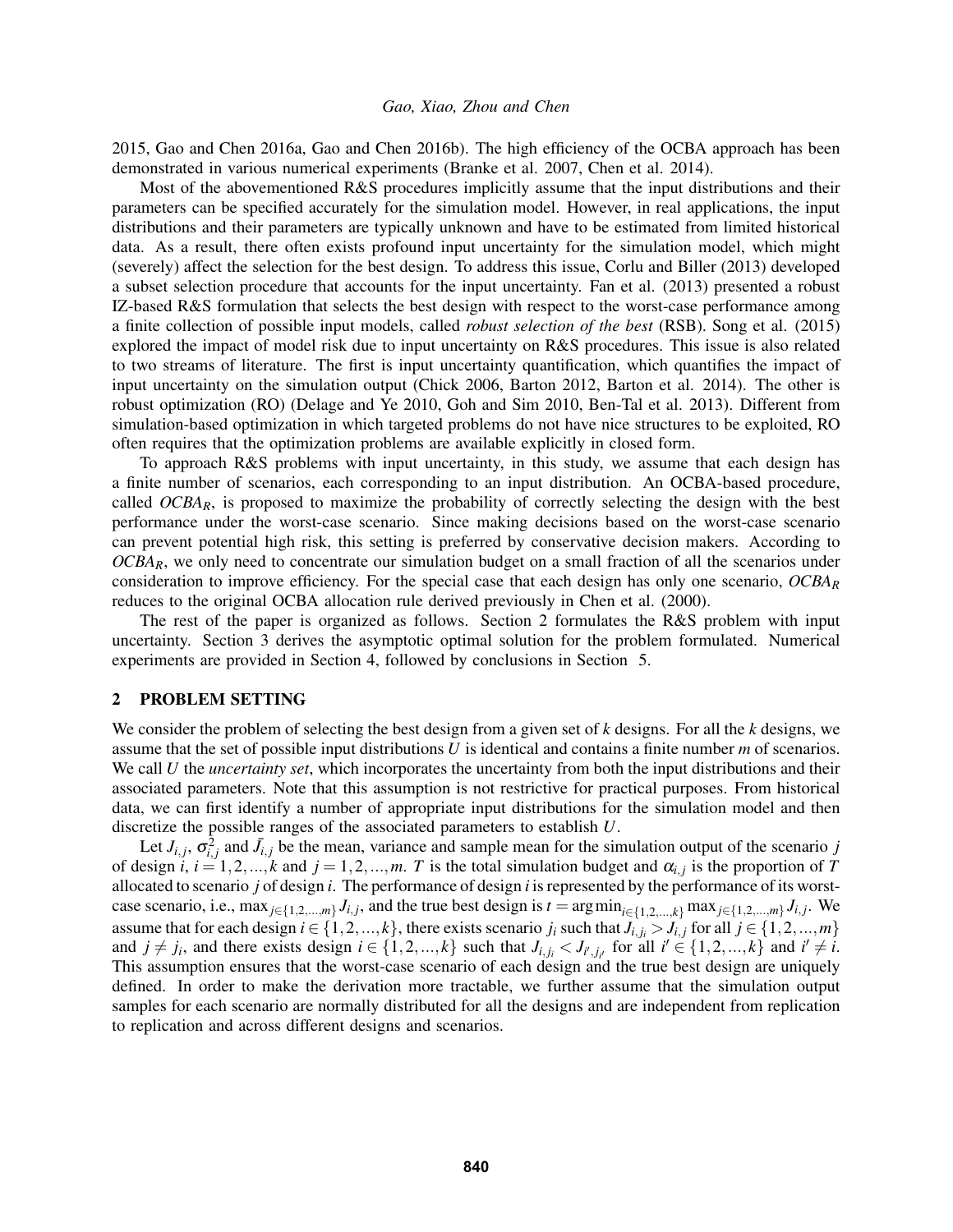Design *t* is correctly selected when for any design  $l \in \{1, 2, ..., k\}$  and  $l \neq t$ , there exists some scenario *r* of design *l* such that for any scenario *j* of design *t*,  $J_{t,j} \leq J_{l,r}$ . Thus,

$$
PCS = P\left\{\bigcap_{l=1, l \neq t}^{k} \bigcup_{r=1}^{m} \bigcap_{j=1}^{m} (\bar{J}_{t,j} \le \bar{J}_{l,r})\right\}.
$$
\n(1)

In general, PCS in (1) is analytically intractable when both  $k \ge 2$  and  $m \ge 2$ . In this study, we develop a surrogate for the problem of maximizing PCS by approximating PCS using a lower bound.

**Theorem 1** Denote the worst-case scenario  $r_l = \arg \max_{r \in \{1, 2, ..., m\}} J_{l,r}$  for design  $l \in \{1, 2, ..., k\}$  and  $l \neq t$ . Then,

$$
PCS \ge 1 - \sum_{l=1, l \ne t}^{k} \sum_{j=1}^{m} P\{\bar{J}_{t,j} > \bar{J}_{l,r_l}\} \equiv APCS.
$$

Theorem 1 can be proved using the Bonferroni inequality. Detailed proof of it is in Gao et al. (2016). We refer to this lower bound of PCS as the *approximated probability of correct selection* (APCS). In this research, we consider the following optimization problem,

$$
\max_{\alpha_{i,j}} \, APCS
$$
\n
$$
s.t. \, \sum_{i=1}^{k} \sum_{j=1}^{m} \alpha_{i,j} = 1,
$$
\n
$$
\alpha_{i,j} \ge 0, \, i = 1, \dots, k, \, j = 1, \dots, m. \tag{2}
$$

Compared to PCS, APCS can be computed easily and quickly. More importantly, by making the approximation, we derive a selection rule which is easy to compute and implement and can help provide important insights about the selection problem under consideration.

## 3 ASYMPTOTIC OPTIMAL SOLUTION

Denote  $\delta_{ij,uv} = J_{i,j} - J_{u,v}$  for any  $i, u \in \{1, 2, ..., k\}$  and  $j, v \in \{1, 2, ..., m\}$ .  $I_{tj,lr} = \frac{\delta_{tj,lr}^2}{2(\sigma_{t,j}^2/\alpha_{t,j} + \sigma_{t,r}^2/\alpha_{t,r})}$  for any  $l \in \{1, 2, ..., k\}$  and  $l \neq t$  and  $j, r \in \{1, 2, ..., m\}$ . Define design  $l_i$  and scenario  $j_l$  such that

$$
I_{t j, l_j r_{l_j}} = \min_{l \in \{1, 2, ..., k\}, l \neq t} I_{t j, l r_l}, \quad j \in \{1, 2, ..., m\},
$$
  

$$
I_{t j_l, l r_l} = \min_{j \in \{1, 2, ..., m\}} I_{t j, l r_l}, \quad l \in \{1, 2, ..., k\}, l \neq t.
$$

In order to solve optimization problem (2), we can investigate the Karush-Kuhn-Tucker (KKT) conditions (Boyd and Vandenberghe 2004) of it. This result is referred as *robust optimal computing budget allocation* ( $OCBA<sub>R</sub>$ ). The detailed derivation and the sequential procedure for implementing the allocation rule can also be found in Gao et al. (2016).

**Theorem 2** Problem (2) is asymptotically (as  $T \rightarrow \infty$ ) optimized if

$$
\sum_{j=1}^{m} \frac{\alpha_{t,j}^2}{\sigma_{t,j}^2} = \sum_{l=1, l \neq t}^{k} \frac{\alpha_{l,r_l}^2}{\sigma_{l,r_l}^2},
$$
\n(3)

$$
I_{tj,l_jr_{l_j}} = I_{tj',l_jr_{l_{j'}}}, \quad j, j' \in \{1,2,...,m\}, j \neq j', \tag{4}
$$

$$
I_{t j_l, l r_l} = I_{t j_{l'}, l' r_{l'}}, \quad l, l' \in \{1, 2, ..., k\}, l \neq l' \neq t.
$$
\n
$$
(5)
$$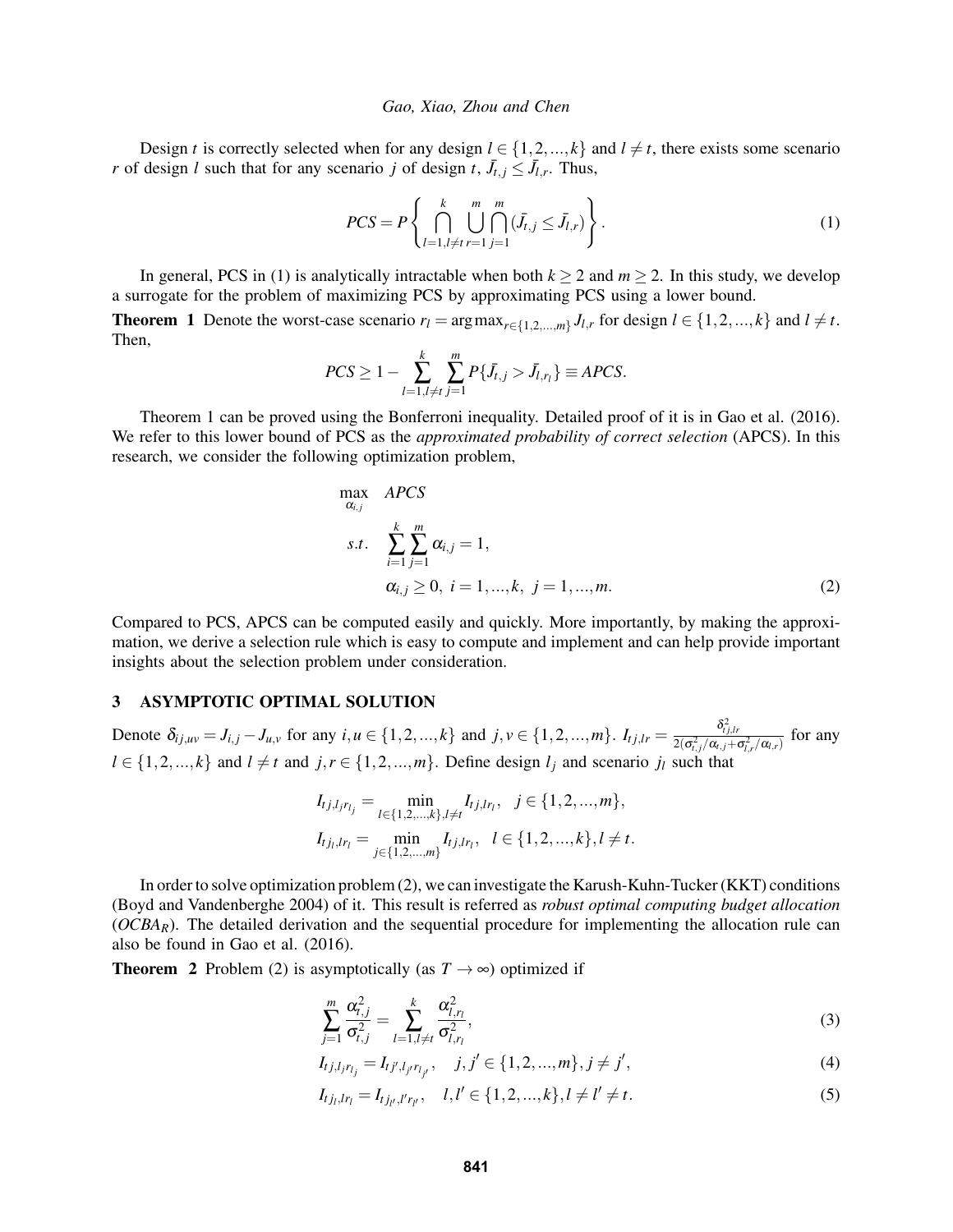According to Theorem 2, it is not necessary to correctly compare all the  $km$  scenarios. Let  $S_1 =$ {scenario *j* of design  $t : j \in \{1, 2, ..., m\}$ } and  $S_2 =$  {scenario  $r_l$  of design  $l : l \in \{1, 2, ..., k\}$  and  $l \neq t$  }. We only need to correctly distinguish scenarios in  $S_1$  and  $S_2$ , i.e., the *m* scenarios of the best design and the worst-case scenario of all the *k* −1 non-best designs. This is sufficient to lead to a correct selection. Since there are only  $k+m-1$  scenarios in  $S_1$  and  $S_2$ , by focusing the simulation budget on these two sets of scenarios, the scale of the problem is reduced and the efficiency of the selection procedure might be considerably improved.

In the special case that each design has only one scenario, i.e., there is no input uncertainty and the input distributions are accurately specified, the optimality condition (3) reduces to

$$
\frac{\alpha_{t,1}^2}{\sigma_{t,1}^2} = \sum_{l=1, l \neq t}^{k} \frac{\alpha_{l,1}^2}{\sigma_{l,1}^2}.
$$
\n(6)

Equation (4) becomes invalid and (5) reduces to

$$
\frac{\delta_{t1,l1}^2}{\sigma_{t,1}^2/\alpha_{t,1} + \sigma_{t,1}^2/\alpha_{t,1}} = \frac{\delta_{t1,l1}^2}{\sigma_{t,1}^2/\alpha_{t,1} + \sigma_{t',1}^2/\alpha_{t',1}}, \quad l,l' \in \{1,2,...,k\}, l \neq l' \neq t.
$$
\n(7)

If we further assume that  $\alpha_{t,1} \gg \alpha_{l,1}$  for all  $l \neq t$ , (7) becomes,

$$
\frac{\alpha_{l,1}}{\alpha_{l',1}} = \left(\frac{\sigma_{l,1}/\delta_{t1,l1}}{\sigma_{l',1}/\delta_{t1,l'1}}\right)^2.
$$
\n(8)

Note that (6) and (8) are identical to the original OCBA allocation rule (Chen et al. 2000) for selecting the best design without input uncertainty.

## 4 NUMERICAL EXPERIMENTS

In this section, we implement numerical experiments to investigate the performance of the proposed *OCBA<sup>R</sup>* algorithm. We test three selection examples, which are described as follows.

- $\bullet$  *Example 1*: Constant-variance configuration. *J<sub>i,j</sub>* = *i* + *j* − 1 and  $\sigma_{i,j}^2 = 25$  for *i* = 1,2,...,*k* and  $j = 1, 2, \dots, m$ . The best design  $t = 1$ .
- $\bullet$  *Example 2*: Increasing-variance configuration. *J<sub>i,j</sub>* = *i* + *j* − 1 and  $σ$ <sup>2</sup><sub>*i,j*</sub> = 20 + *j* for *i* = 1,2,...,*k* and  $j = 1, 2, \dots, m$ . The best design  $t = 1$ .
- $\bullet$  *Example 3*: Decreasing-variance configuration. *J<sub>i,j</sub>* = *i* + *j* − 1 and  $\sigma$ <sup>2</sup><sub>*i,j*</sub> = 31 − *j* for *i* = 1,2,...,*k* and  $j = 1, 2, \dots, m$ . The best design  $t = 1$ .

In the numerical experiments, we employ two different selection methods for comparison.

- *Equal Allocation (EA)*: This is the simplest way to conduct simulation experiments and has been widely applied. The total simulation budget is equally allocated to all the *km* scenarios under consideration. The equal allocation is easy to implement in practice. Although equal allocation does not appear to have any efficient mechanism for R&S with input uncertainty, it supplies a good benchmark against which improvement may be measured.
- *Robust Selection of the Best (RSB)*: This is an IZ-based procedure that selects the design with the best worst-case performance for R&S problems with input uncertainty (Fan et al. 2013). RSB has two layers. The first layer conducts an IZ-based R&S procedure to select for design *i* a scenario which deviates at most  $\delta_1$  from the worst-case scenario of this design with at least a specified probability level,  $i = 1, 2, ..., k$ . The second layer conducts an IZ-based R&S procedure to select a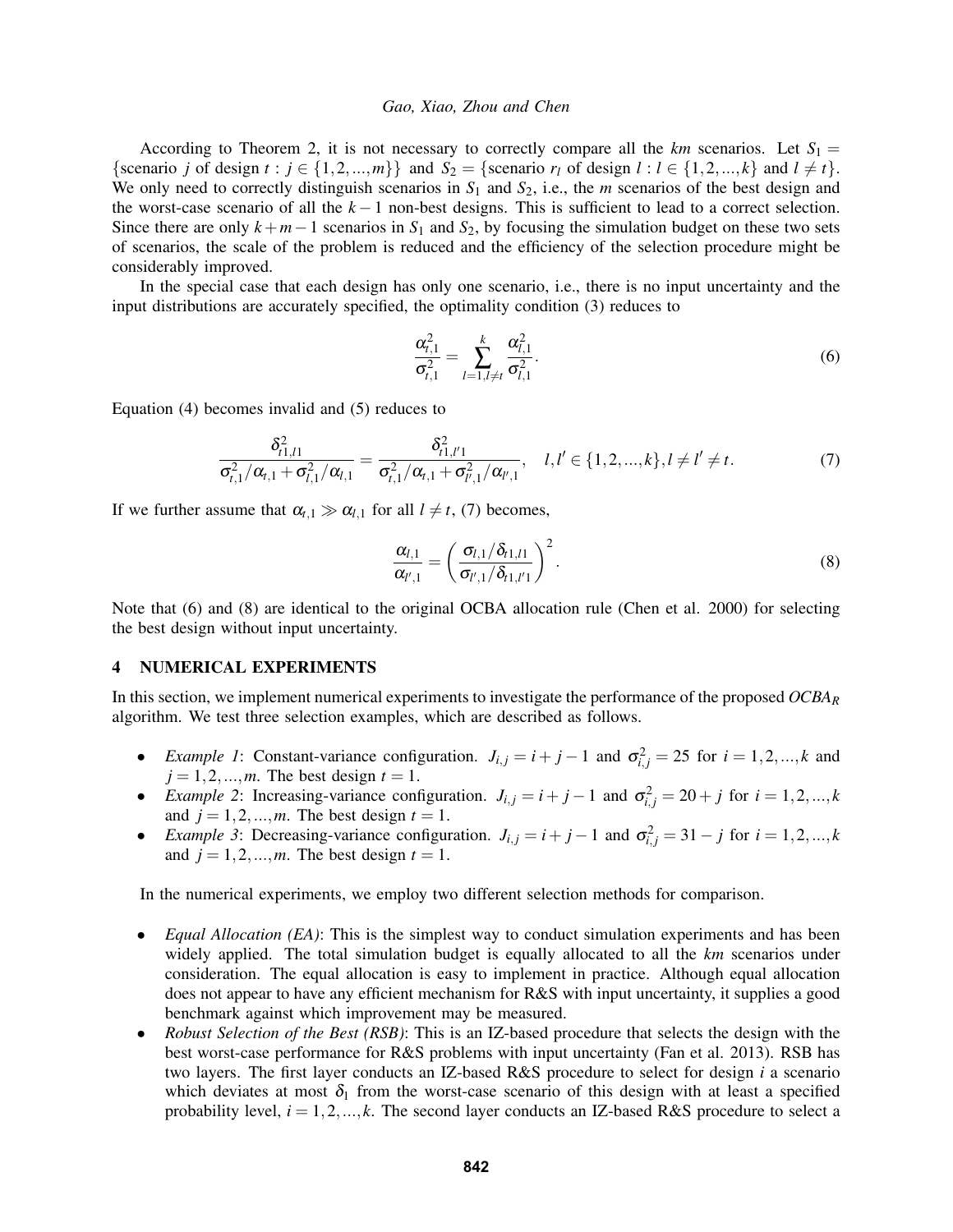scenario which deviates at most  $\delta_2$  from the best one among the scenarios selected in layer 1 with at least a specified probability level. In this test, we will use the KN procedure (Kim and Nelson 2001) to satisfy the IZ criteria.

Among the three methods for comparison, RSB must be implemented differently. It keeps increasing the sample size until PCS is guaranteed at a pre-specified level, while *OCBA<sup>R</sup>* and EA should be performed with a fixed sample size. In order to compare the three methods, we first run RSB for 3000 replications and calculate the averaged total sample size and PCS. Next, we run *OCBA<sup>R</sup>* and EA for 3000 replications with the total sample size being the averaged total sample size of RSB. The PCS of *OCBA<sup>R</sup>* and EA is estimated and compared with that of RSB. When implementing RSB, the target probability level for PCS is set at 95%. The IZ parameters  $\delta_1 = \delta_2 = 1$  and the initial number of simulation replications for each scenario is 20. For *OCBAR*, the initial number of simulation replications for each scenario is 20 and the incremental simulation budget in each iteration is 20. Table 1 reports the PCS of *OCBAR*, RSB and EA with different values of *k* and *m* for the three tested examples. The sample sizes of the three methods are also reported in the table.

|           |        |         | $OCBA_R$     | <b>RSB</b> | EA     | Sample Size          |
|-----------|--------|---------|--------------|------------|--------|----------------------|
| Example 1 | $k=5$  | $m = 3$ | 0.996        | 0.986      | 0.9556 | $2.26 \times 10^3$   |
|           |        | $m=5$   | 0.9983       | 0.9843     | 0.944  | $3.23 \times 10^{3}$ |
|           |        | $m=10$  | 1            | 0.9873     | 0.9496 | $5.08\times10^{3}$   |
|           | $k=10$ | $m = 3$ | $\mathbf{1}$ | 0.988      | 0.9716 | $4.51 \times 10^{3}$ |
|           |        | $m = 5$ | $\mathbf{1}$ | 0.9913     | 0.9726 | $6.27 \times 10^{3}$ |
|           |        | $m=10$  | $\mathbf{1}$ | 0.9897     | 0.9603 | $9.39 \times 10^3$   |
| Example 2 | $k=5$  | $m = 3$ | 0.9946       | 0.981      | 0.9486 | $2.60\times10^{3}$   |
|           |        | $m=5$   | 0.9963       | 0.9823     | 0.9487 | $3.71 \times 10^{3}$ |
|           |        | $m=10$  | 1            | 0.9833     | 0.966  | $5.74 \times 10^{3}$ |
|           | $k=10$ | $m = 3$ | $\mathbf{1}$ | 0.9853     | 0.971  | $4.93 \times 10^{3}$ |
|           |        | $m = 5$ | $\mathbf{1}$ | 0.9896     | 0.9733 | $7.04 \times 10^{3}$ |
|           |        | $m=10$  | $\mathbf{1}$ | 0.988      | 0.9636 | $1.04 \times 10^4$   |
| Example 3 | $k=5$  | $m = 3$ | 0.9966       | 0.9893     | 0.9646 | $1.96 \times 10^{3}$ |
|           |        | $m=5$   | 0.998        | 0.9913     | 0.9496 | $2.78 \times 10^{3}$ |
|           |        | $m=10$  | 1            | 0.9906     | 0.919  | $4.06 \times 10^{3}$ |
|           | $k=10$ | $m = 3$ | $\mathbf{1}$ | 0.9936     | 0.956  | $3.60 \times 10^{3}$ |
|           |        | $m=5$   | 0.9996       | 0.99       | 0.9266 | $5.12 \times 10^3$   |
|           |        | $m=10$  | $\mathbf{1}$ | 0.9906     | 0.8763 | $7.66 \times 10^3$   |

Table 1: PCS comparison of *OCBAR*, RSB and EA.

It is observed that the proposed *OCBA<sup>R</sup>* procedure performs the best among the three selection methods in all the cases tested. The advantage of *OCBA<sup>R</sup>* in performance tends to increase with the scale of the problem. This is because  $OCBA<sub>R</sub>$  concentrates the simulation budget on the  $k + m - 1$  scenarios in sets *S*<sup>1</sup> and *S*<sup>2</sup> in order to improve efficiency. This effect becomes more significant with larger *k* and *m*. The performance of RSB is second to *OCBAR*. RSB is not so efficient as *OCBA<sup>R</sup>* probably due to the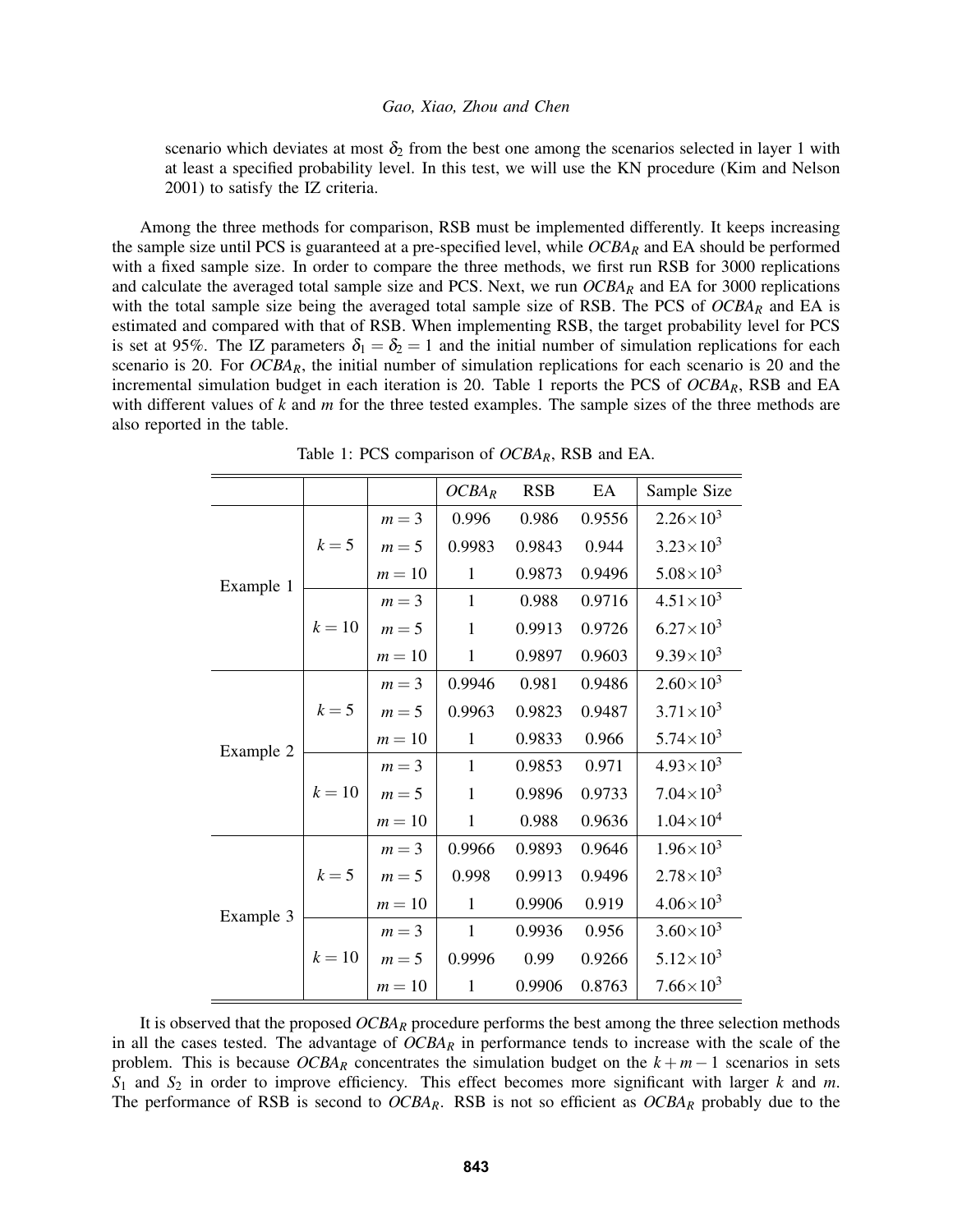conservativeness in budget allocation that was observed for IZ-based procedures (Branke et al. 2007). EA has the worst performance. This is not surprising because EA does not appear to have any efficient mechanism for selecting the best design with input uncertainty.

## 5 CONCLUSIONS

The optimal solutions of R&S problems may depend heavily on the specification of the input distributions and their associated parameters. However, due to limited data or information, it is often difficult to specify or estimate them precisely. If the input uncertainty is not properly managed, the optimal solution obtained for these problems may turn out to be rather suboptimal. Our work aims to account for the input uncertainty by selecting the design with the best performance under the worst-case scenario. Although an exact solution appears to be intractable for the general case, we are able to propose an asymptotic optimal solution that captures the important features of an efficient allocation rule. Numerical results indicate the higher efficiency of the proposed procedure than the compared methods.

## ACKNOWLEDGEMENTS

The first author was supported in part by City University of Hong Kong under Grants 7200419 and 7004464. The third author was supported in part by the National Science Foundation under Grant CMMI-1413790 and Grant CAREER CMMI-1453934, and Air Force Office of Scientific Research under Grant YIP FA-9550-14-1-0059.

## REFERENCES

- Barton, R. 2012. "Tutorial: input uncertainty in output analysis". In*Proceedings of the 2012Winter Simulation Conference*, edited by C. Laroque, J. Himmelspach, R. Pasupathy, O. Rose, and A. Uhrmacher, 1–12. Piscataway, New Jersey: Institute of Electrical and Electronics Engineers, Inc.
- Barton, R., B. Nelson, and W. Xie. 2014. "Quantifying input uncertainty via simulation confidence intervals". *INFORMS Journal on Computing* 26:74–87.
- Ben-Tal, A., D. den Hertog, A. D. Waegenaere, B. Melenberg, and G. Rennen. 2013. "Robust solutions of optimization problems affected by uncertain probabilities". *Management Science* 59:341–357.
- Boyd, S., and L. Vandenberghe. 2004. *Convex Optimization*. Cambridge University Press, New York.
- Branke, J., S. E. Chick, and C. Schmidt. 2007. "Selecting a selection procedure". *Management Science* 53 (11): 1916–1932.
- Chen, C. H., D. He, M. Fu, and L. H. Lee. 2008. "Efficient simulation budget allocation for selecting an optimal subset". *INFORMS Journal on Computing* 20 (4): 579–595.
- Chen, C. H., J. Lin, E. Yucesan, and S. E. Chick. 2000. "Simulation budget allocation for further enhancing ¨ the efficiency of ordinal optimization". *Discrete Event Dynamic Systems* 10:251–270.
- Chen, W., S. Gao, C.-H. Chen, and L. Shi. 2014. "An optimal sample allocation strategy for partition-based random search". *IEEE Transactions on Automation Science and Engineering* 11 (1): 177–186.
- Chick, S. E. 2006. "Bayesian ideas and discrete event simulation: why, what and how". In *Proceedings of the 2006 Winter Simulation Conference*, edited by L. F. Perrone, F. P. Wieland, J. Liu, B. G. Lawson, D. M. Nicol, and R. M. Fujimoto, 96–106. Piscataway, New Jersey: Institute of Electrical and Electronics Engineers, Inc.
- Chick, S. E., and P. I. Frazier. 2012. "Sequential sampling with economics of selection procedures". *Management Science* 58 (3): 550–569.
- Chick, S. E., and K. Inoue. 2001a. "New procedures for identifying the best simulated system using common random numbers". *Management Science* 47 (8): 1133–1149.
- Chick, S. E., and K. Inoue. 2001b. "New two-stage and sequential procedures for selecting the best simulated system". *Operations Research* 49 (5): 732–743.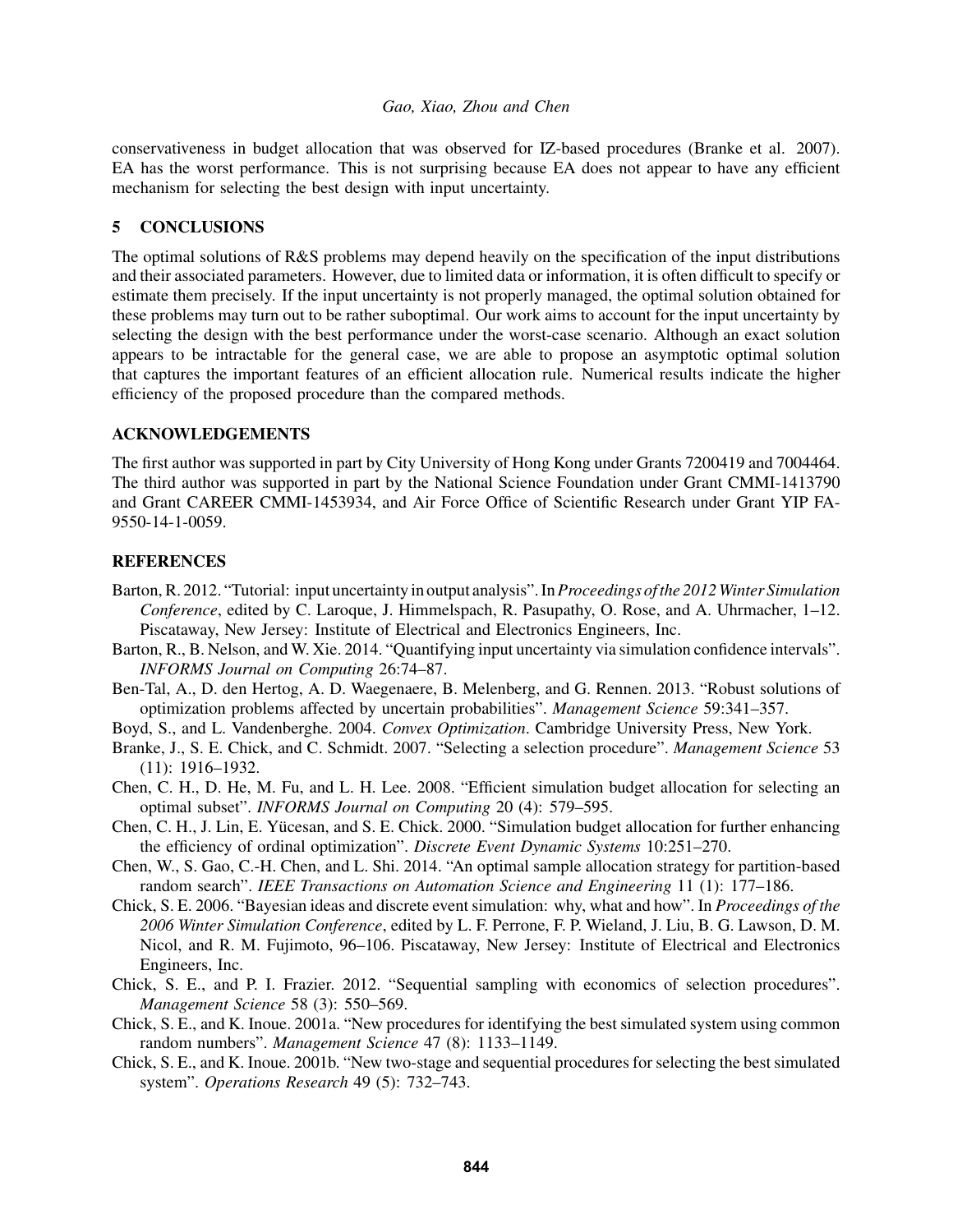- Corlu, C. G., and B. Biller. 2013. "A subset selection procedure under input parameter uncertainty". In *Proceedings of the 2013 Winter Simulation Conference*, edited by R. Pasupathy, S.-H. Kim, A. Tolk, R. Hill, and M. E. Kuhl, 463–473. Piscataway, New Jersey: Institute of Electrical and Electronics Engineers, Inc.
- Delage, E., and Y. Ye. 2010. "Distributionally robust optimization under moment uncertainty with application to data-driven problems". *Operations Research* 58:595–612.
- Dudewicz, E. J., and S. R. Dalal. 1975. "Allocation of observations in ranking and selection with unequal variances". *Sankhya* 37B:28–78.
- Fan, W., L. J. Hong, and X. Zhang. 2013. "Robust selection of the best". In *Proceedings of the 2013 Winter Simulation Conference*, edited by R. Pasupathy, S.-H. Kim, A. Tolk, R. Hill, and M. E. Kuhl, 868–876. Piscataway, New Jersey: Institute of Electrical and Electronics Engineers, Inc.
- Gao, S., and W. Chen. 2015. "Efficient subset selection for the expected opportunity cost". *Automatica* 59:19– 26.
- Gao, S., and W. Chen. 2016a. "Efficient feasibility determination with multiple performance measure constraints". *IEEE Transactions on Automatic Control*. in press.
- Gao, S., and W. Chen. 2016b. "A new budget allocation framework for selecting top simulated designs". *IIE Transaction*. in press.
- Gao, S., H. Xiao, E. Zhou, and W. Chen. 2016. "Robust ranking and selection with optimal computing budget allocation". working paper.
- Goh, J., and M. Sim. 2010. "Distributionally robust optimization and its tractable approximations". *Operations Research* 58 (4): 902–917.
- Kim, S. H., and B. L. Nelson. 2001. "A fully sequential procedure for indifference-zone selection in simulation". *ACM Transactions on Modeling and Computer Simulation* 11 (3): 251–273.
- Kim, S. H., and B. L. Nelson. 2007. "Recent advances in ranking and selection". In *Proceedings of the 2007 Winter Simulation Conference*, edited by S. G. Henderson, B. Biller, M.-H. Hsieh, J. Shortle, J. D. Tew, and R. R. Barton, 167–172. Piscataway, New Jersey: Institute of Electrical and Electronics Engineers, Inc.
- Nelson, B. L., J. Swann, D. Goldsman, and W. Song. 2001. "Simple procedures for selecting the best simulated system when the number of alternatives is large". *Operations Research* 49 (6): 950–963.
- Rinott, Y. 1978. "On two-stage selection procedures and related probability inequalities". *Communications in Statistics - Theory and Methods* A7 (8): 799–811.
- Song, E., B. L. Nelson, and L. J. Hong. 2015. "Input uncertainty and indifference-zone ranking & selection". In *Proceedings of the 2015 Winter Simulation Conference*, edited by L. Yilmaz, W. K. V. Chan, I. Moon, T. M. K. Roeder, C. Macal, and M. D. Rossetti, 414–424. Piscataway, New Jersey: Institute of Electrical and Electronics Engineers, Inc.
- Xie, J., P. I. Frazier, and S. E. Chick. 2016. "Bayesian optimization via simulation with pairwise sampling and correlated prior beliefs". *Operations Research* 64 (2): 542–559.
- Xu, J., E. Huang, C.-H. Chen, and L. H. Lee. 2015. "Simulation optimization: a review and exploration in the new era of cloud computing and big data". *Asia-Pacific Journal of Operational Research* 32 (3): 1–34.

#### AUTHOR BIOGRAPHIES

SIYANG GAO is an Assistant Professor of the Department of Systems Engineering and Engineering Management at the City University of Hong Kong. He holds a Ph.D. in industrial engineering from University of Wisconsin-Madison, Madison. His research interests include simulation optimization, large-scale optimization and their applications to healthcare. He is a member of INFORMS and IEEE. His e-mail address is siyangao@cityu.edu.hk.